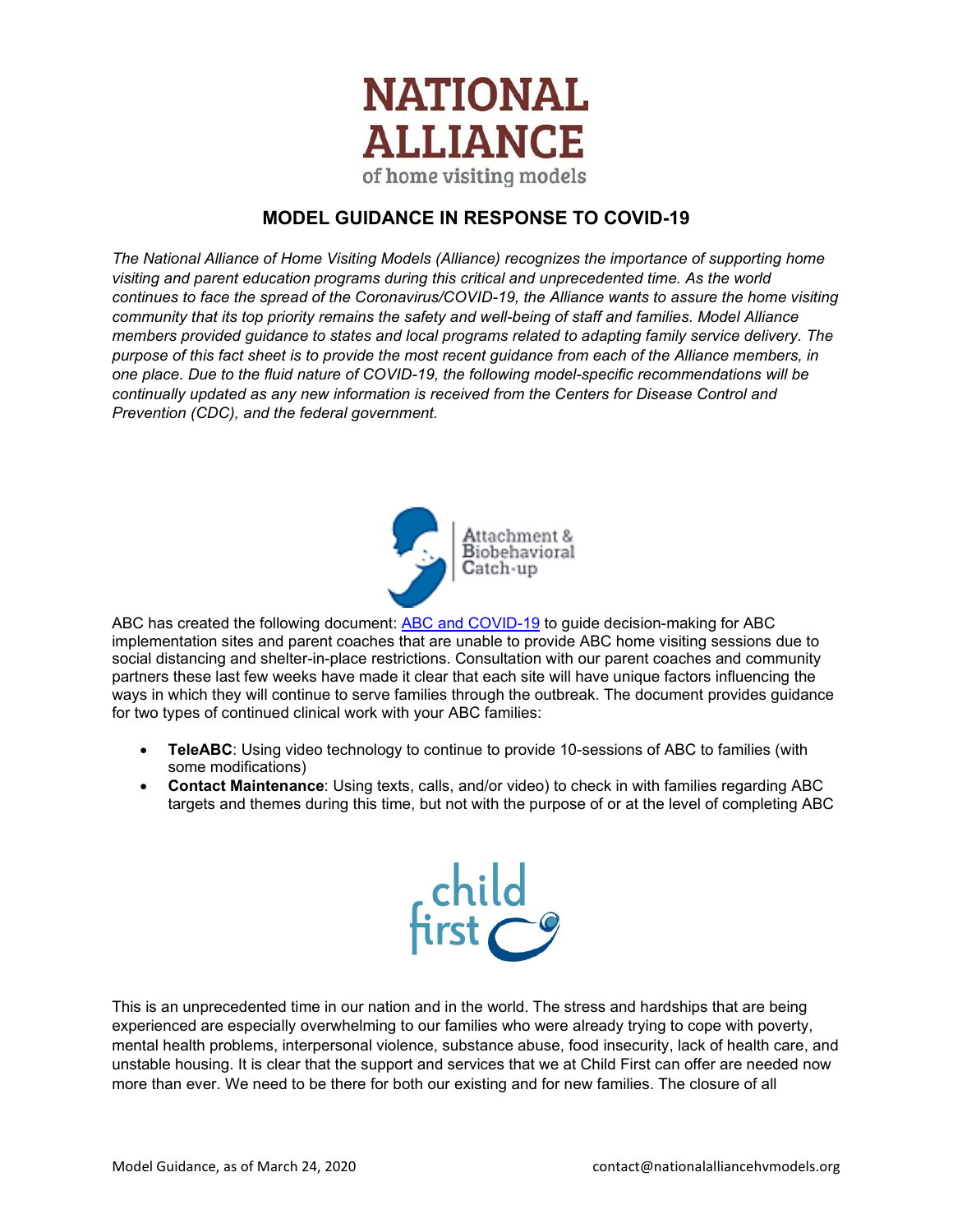avenues for social interaction and the need to practice social distancing means that our support and services can be a lifeline to families in crisis.

We at the NPO want to thank each one of you for the incredible work you are doing. We know that you are also dealing with stress within your own families. We are here to support you in any way that we can. Please do not hesitate to reach out to your State Clinical Director or directly to any one of us.

There are a few policies and practices that we would like to update:

- 1. You will be receiving **weekly communications from the NPO** each Wednesday, with updates on practice and policy. This will be posted through our Absorb platform and also sent to the Senior Leaders of each affiliate agency. You will also receive periodic emails from your State Clinical Director or NPO with important resources.
- 2. It is Child First NPO's recommendation that you **continue to enroll** the highest need families, especially those who are involved with child welfare. Stabilization and meeting basic needs must be foremost at this time. At the same time, your continued contact with the families gives them essential support, knowing that they are not alone at this critical time.
- 3. We are trying hard to establish **video-conferencing or telehealth** across the Network. As this has not been part of our usual practice, we understand that it may be challenging for both our affiliate sites and especially for our families. Further information will be forthcoming. If you are having difficulty with this process, please contact the NPO. If video-conferencing is not possible, please continue to connect with families via phone. You have all received guidance about documentation of video or phone contact in CFCR. Please reach out if you are having any difficulty with this process.
- 4. Please continue to educate your families about the **risks of the coronavirus** and the need for both careful cleaning and social distancing. This is unlike any illness that we have seen before, and it may take repetition for them to fully understand these risks.
- 5. It is important that the both the **risks within the home and the immediate needs** of all families are regularly assessed so that you know how best to direct your care coordination activities. Much of this information is already known to you through the Parent Questionnaire and our intake process, (e.g., caregiver mental health, substance abuse, DCF involvement, child behavioral challenges, chronic health problems, etc.). Our Clinical and Data Departments are working on an easy way for you to track immediate needs (e.g., parental stress and mental health needs, food insecurity, housing instability, child behavioral escalation, job loss, lack of income, access to internet and phone, etc.). More to come.
- 6. You are all doing incredible work to **meet the needs** of your families. It is important that you be able to both document and track what you are doing. (Among those that you have communicated to us include: bringing food, formula, and diapers to families; obtaining cleaning supplies; connecting them to internet and securing phone access; obtaining funding for rent and utilities; providing fun and educational activities for both children and adults). Our Clinical and Data Departments are working on developing an easy way that we can track all that you do in CFCR. More to come.
- 7. NPO is monitoring and organizing **resources** to cope with the coronavirus crisis, so please feel free to reach out if you are looking for a specific resource. We will be posting selected resources on our website and Facebook.
- 8. NPO has established **email Outlook groups** within each state for both Clinicians and Care Coordinators/Family Resource Partners. These are specifically so that you can share resources and information with each other. We will be organizing the information shared so that it is easy to access. More to come.
- 9. Lastly, Child First will be **adapting fidelity expectations in the face of the limitations imposed by the coronavirus crisis.** What is most important is that you take care of yourselves and your families!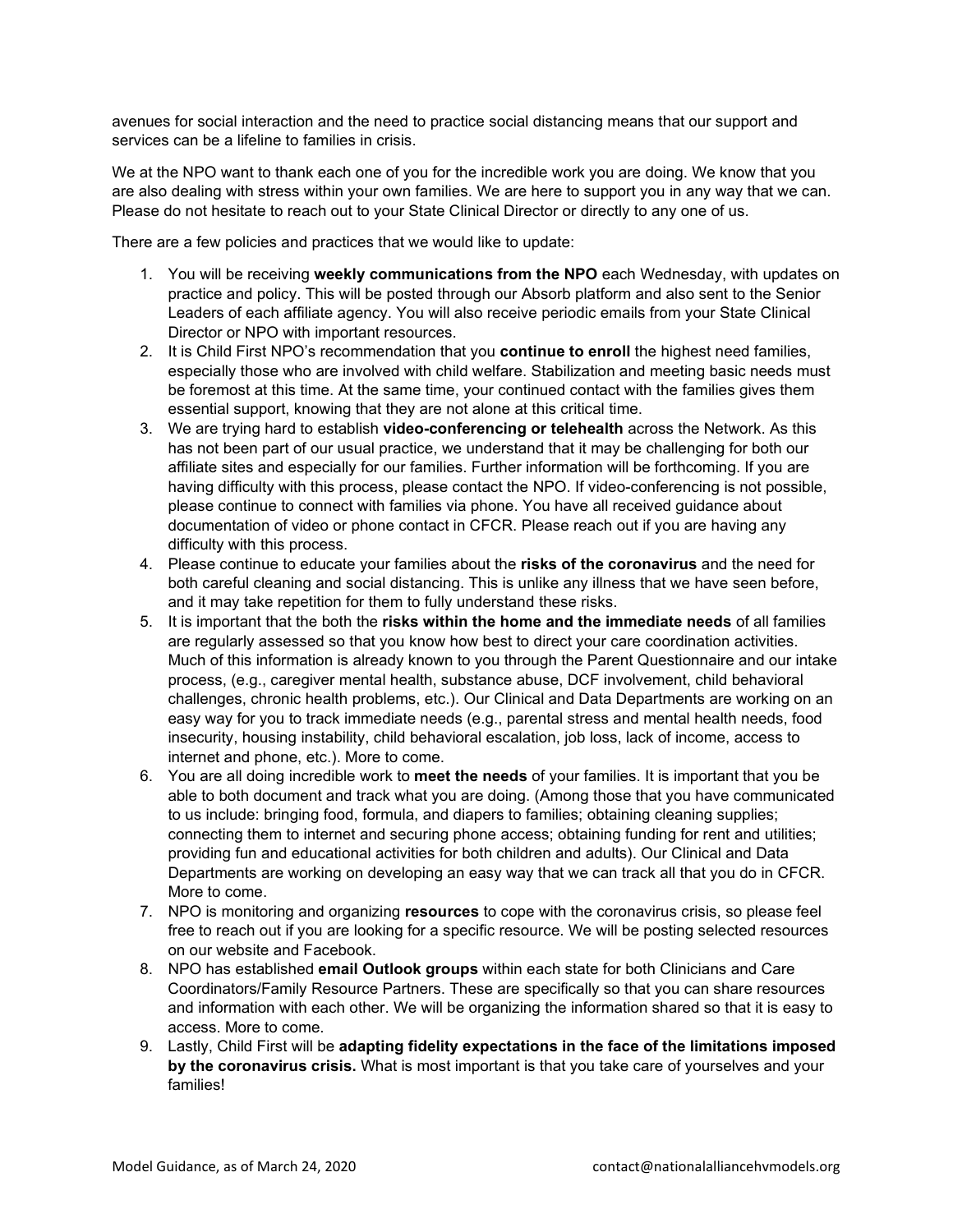

Family Connects International acknowledges the difficulty of this situation and appreciates all the work each site is doing to support their community. While we may not have access to all our resources and community connections that we would like, we recognize and appreciate any level of support and connection you provide to families. We encourage you to continue to partner with your local health departments and determine, as a team, what is best for your community.

Our goal, as always, is to support families and connect them to needed resources. We recognize that any level of support is better than no support. At a time of fear, anxiety, and a high-risk of isolation, a phone call may provide great comfort to a family. Do not underestimate the difference you are still making in the community.

Please notify [Emily Wright](mailto:%20emily.j.wright@duke.edu) of any modifications being made to the IHV or process. Please keep record of start date and end date of these modifications.

- reminder that modifications are to be a temporary means of support as they do not provide model fidelity
- if utilizing telehealth, be sure it follows your organizations HIPPA guidelines

We encourage sites to stay up-to-date on the status of resources in their communities and any alternatives that are being offered. FCI will work with all of the Community Alignment Specialists to maintain a shared list of on-line resources for all clients. We encourage creative ideas to supporting communities such as WebEX offerings, referring patients to any local online 'new mom's groups', or your FCI team leading an online discussion.

We offer a warm thank you to all our Family Connects' sites for your continued work to strengthen the families of your communities. Please do not hesitate to reach out to us with any questions on how we can continue to support you in the work that you do.



The Office of Head Start (OHS) recognizes that grantees are concerned about the impact [Coronavirus](https://www.cdc.gov/coronavirus/2019-ncov/index.html)  [Disease 2019 \(COVID-19\)](https://www.cdc.gov/coronavirus/2019-ncov/index.html) may have on their programs. Head Start and Early Head Start programs should take steps to prevent the introduction and spread of coronavirus among their staff, children, and families. Through collaboration and coordination with local health departments, programs can take steps to disseminate information about the disease and its potential transmission.

# **Program Closure**

In response to COVID-19, OHS is advising grantees to coordinate with local health authorities and implement their existing policies and procedures related to closure of Head Start and Early Head Start centers during infectious disease outbreaks. Closure of centers in areas heavily impacted by COVID-19 is an important element of containing and limiting its spread. Many Head Start and Early Head Start programs are following the lead of school systems and local health authorities and closing centers. If program operations are impacted by the coronavirus, please reach out to your Regional Office to inform them of any programmatic changes.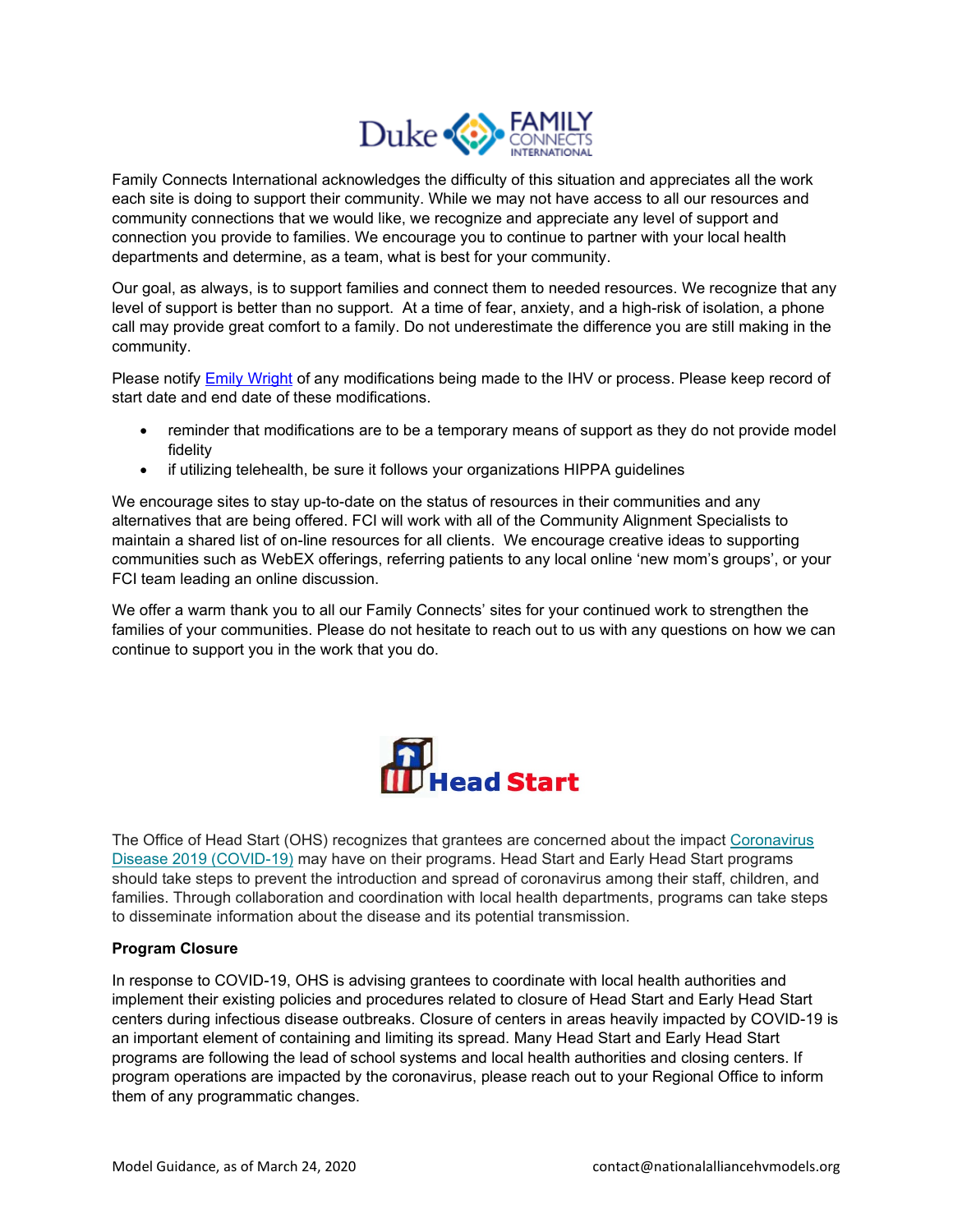For comprehensive guidance for ACF programs please visit: [Coronavirus Response \(COVID-19\) Shared](https://drive.google.com/open?id=1YrW2MJeNE5G2DxVvkaIbSZ4hGkrBv9kT)  [Resources for Programs](https://drive.google.com/open?id=1YrW2MJeNE5G2DxVvkaIbSZ4hGkrBv9kT)



Healthy Families America recognizes everyone is doing everything they possibly can to maintain contact with families during this time, including texts, calls, and even periodic home visits when feasible. It is important to document these contacts and to document when there are changes to usual and expected practices. At the National Office, we understand the needs of families and staff shift during severe crises and/or disasters. The emphasis should be on maintaining connection (in whatever way is possible), offering a calming presence, providing support based on current needs, and keeping the dynamics of the parent-child relationship central. Even during this health challenge, parents will continue to get pregnant and need our support—maybe more than ever! No site will be penalized for acting in the best interest of participant families and staff.

# HFA policies for disease outbreaks and health crises:

HFA/PCAA policies follow the CDC's recommended guidelines for prevention, treatment and travel when there is a health outbreak or risk of outbreak. Please note: While we can give guidance on HFA model expectations during such health outbreaks, we know local agencies are also providing guidance and new expectations. Please follow agency protocol as needed.

## **HFA day-to-day activities:**

Agencies implementing HFA services and all state-level leaders and administrators should practice prevention when it comes to COVID-19, or any other outbreaks or potential outbreaks.

If local community leaders or health departments take actions to decrease the spread of a virus, such as dismissing schools, HFA day to day activities can be performed remotely for the duration of such restrictions. In addition, if families being served by HFA have recently traveled to an identified area of outbreak and are exhibiting symptoms, it is advisable to visit with that family remotely until they are well (and refer them to care).

#### **For Home Visiting Services:**

The HFA Best Practice Standards allow for exceptions to in-person home visits in situations such as this, and these exceptions have been utilized in the past when sites have been affected by natural disasters. Within the definition of a home visit, we learn:

*Also, in very limited, special situations such as when severe weather, natural disaster or community safety advisory impedes the ability to conduct a home visit with a family, a virtual home visit via phone(skype, FaceTime, doxy.me or other video technology preferred), can be counted when documented on* 

*a home visit record and the goals of a home visit are met, including some of the focus areas.*

*For more guidance, including the goals of a home visit, please refer to the glossary section of the HFA Best Practice Standards, under "Home Visit".*

If needed, please consult with your local team about legal requirements / compliance issues. HIPAA compliance protocols in your location should be considered when choosing a virtual platform. Texting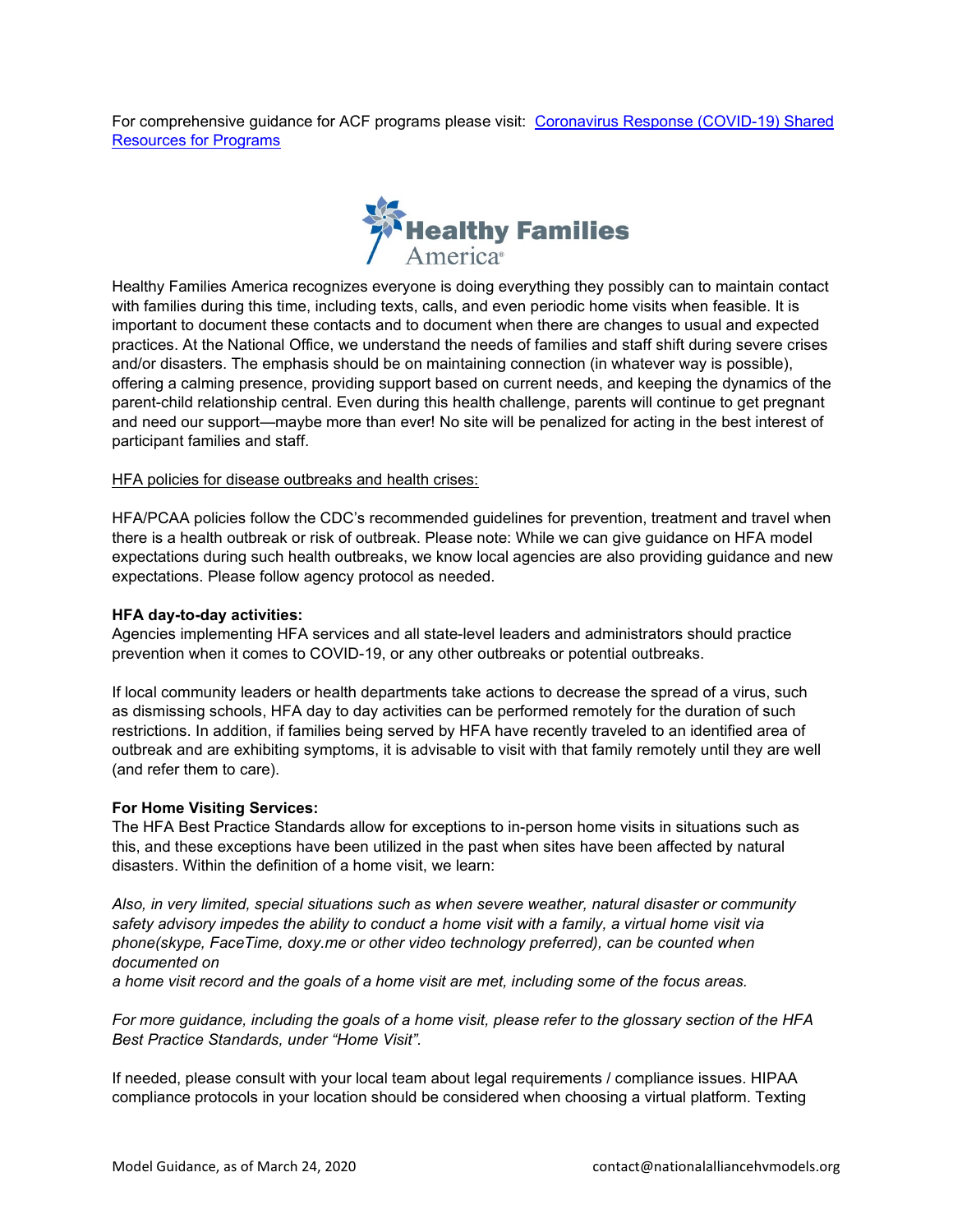services such as pMD, and cloud services such as Box/Dropbox/Google Drive may be other helpful tools to use in supporting virtual visits.

## **For supervision:**

In a similar fashion to home visiting, supervision is provided for all direct service staff whether serving families or not (unless they are on leave) and including when home visits are occurring virtually. Supervisors should be on call as needed to help staff manage their responsibilities in a virtual capacity. As we know, home visiting can already be a high-stress job, and virtual home visiting during a time when there is an outbreak of disease in the community is no different. Supervisors have a critical role of offering guidance, emotional support, and insight into the impact of the work on the worker.

It has long been the case that under extenuating circumstances, supervision can be conducted virtually, though use of video technology is highly preferred when possible (vs phone contact). If supervision sessions are occurring in a virtual capacity; supervisors should maintain documentation of such sessions. Please see the intent of Standard 12-1.B for more details. Also please note: While the intent of 12-1.B states that at least one in-person monthly supervision is required, if that level of contact is not possible, supervisors and sites should document this detail as well.

If the site decides to place families on a Creative Outreach level until the community advisories have been lifted, supervisors should assist staff on check-ins with families and keep staff updated about community-level responses.

For additional information of HFA's response, please visit: <https://www.healthyfamiliesamerica.org/hfa-response-to-covid-19/>



HIPPY USA is continuously working to develop guidance for its field of professionals and paraprofessionals during closures and to share preventative measures being enacted to decrease the spread of COVID-19. Our guidance, developed with adherence to guidelines from national and world health organizations, is designed to inform our field of practitioners how to lessen the risk of exposure by using social distancing strategies, support the continuation of HIPPY program operations for staff and leadership, and maintain the peer to peer connection between home visitors, parents, and families. Our guidance is based on feedback from state and program leaders and follows health recommendations by the Centers for Disease Control and Prevention. We expect to update this document periodically as this crisis continues to unfold, but we want to share the information and resources that are currently available as well as the most up to date information and protocols to support continued HIPPY program operations.

Please view this link for the full HIPPY guidance document: Best Practice Guidance for Virtual Operations [for Home Visiting in Response to the Coronavirus Pandemic](https://drive.google.com/open?id=1VJYIhnBnD6C-v1LBFvQpGuimSNeGqlWh)

Additional Resource: [HIPPY USA Staying Engaged PDF](https://drive.google.com/open?id=1mKEplePzK1Nf0gSrqIoB_LZLj-ObBveN)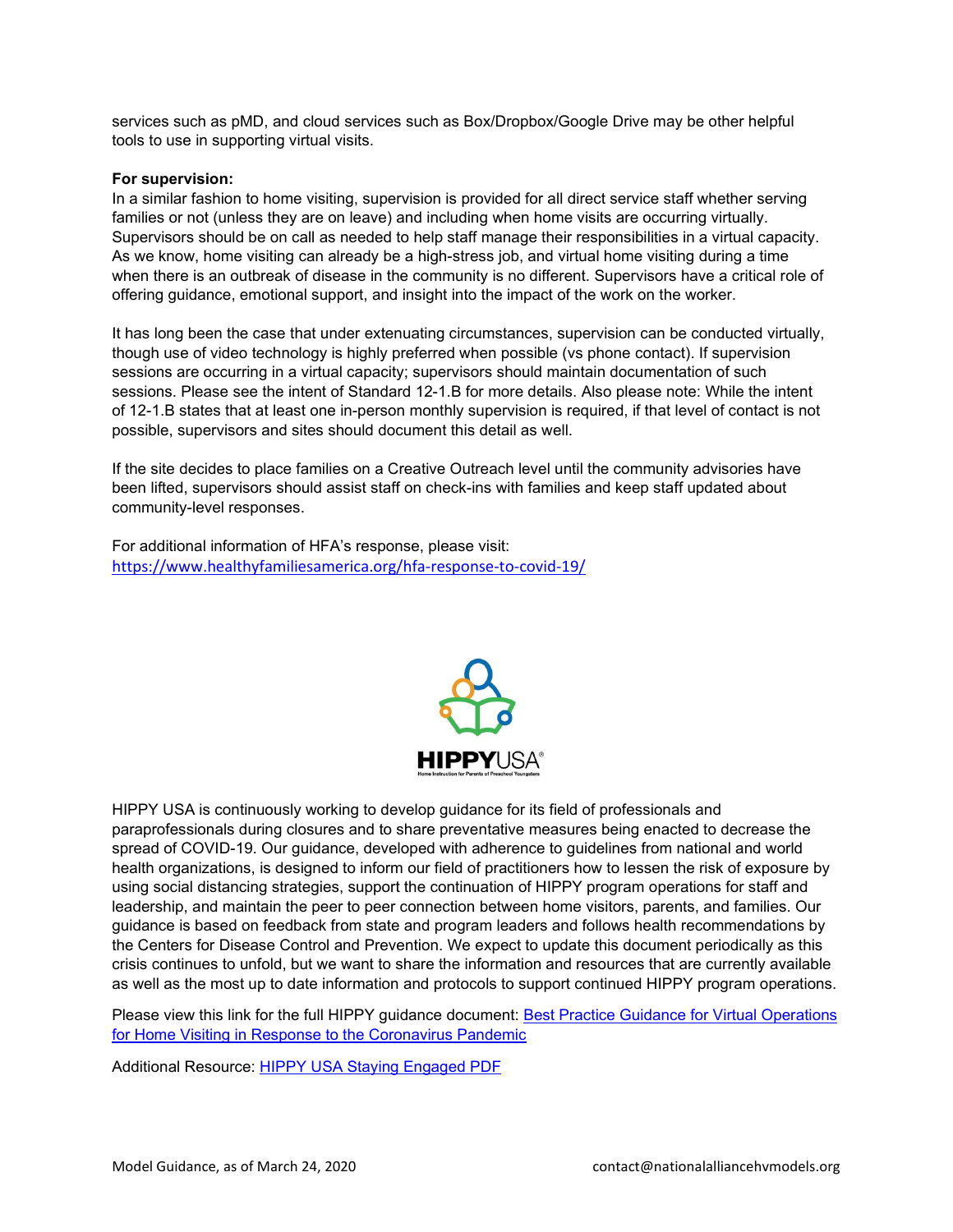

The Nurse-Family Partnership National Service Office is actively monitoring the impact of COVID-19 on our families, our teams and our communities.

General Guidance for Accessing Information about COVID-19 and Continuity of Care:

- We strongly advise you to access information about COVID-19 directly from vetted sources that are updated regularly. Two examples are the [Centers for Disease Control and Prevention](https://cdc.gov/)  [\(CDC\)](https://cdc.gov/) and [World Health Organization \(WHO\)](http://who.int/)
- For guidance regarding pregnant women and children, the CDC has an "specific groups" [information page](https://www.cdc.gov/coronavirus/2019-ncov/specific-groups/) which is updated regularly.
- Stay current with local updates and guidance on clinical practice from your local, or state, public health authorities.
- NFP nurses are well positioned to provide guidance to clients and their families (including infants and children) regarding when to seek medical care and when to utilize information hot/warm lines or reschedule appointments if possible (e.g. a routine well-child checkup).
- Utilize appropriate Alternate Visit Scheduling (AVS) to increase capacity to maintain connection with clients if there is a reduction in nursing workforce due to temporary assignment to COVID-19 activities or illness.

Our guidance addresses strategies for maximizing continuity of the nurse-client connection. NFP nurses and all home visitors are ideally positioned to support their families during this stressful time. Use of telehealth and alternate visit schedules have been part of the NFP model elements since early 2017 and was utilized as part of the original NFP randomized control trials. The primary purpose is to support retention of clients by meeting their personal need for flexibility. We are also encouraging agencies, based on their needs and the needs of their community, to deepen their integration of telehealth and adjusted visit schedules, consider rotation of staffing for assignments of COVID-19 duties, and to use strategies to maintain referrals and enrollments. Please see links below for established model guidance and best practices to support these adjustments while maintaining fidelity to the NFP model.

Guidance for Adapting the [Visit Schedule](https://drive.google.com/open?id=1fgSBxpxUkBdB3E6DbRNZhBIgwHqAnv1B)

[Adapting NFP Visits](https://drive.google.com/open?id=1kpoQhmtIqtCETxg5IWgiOoEdU7DGxHyG)

[NFP Telehealth Fact Sheet](https://drive.google.com/open?id=1TpvWhT4tBDb6UqslQqziwfB3gcC-rgvb)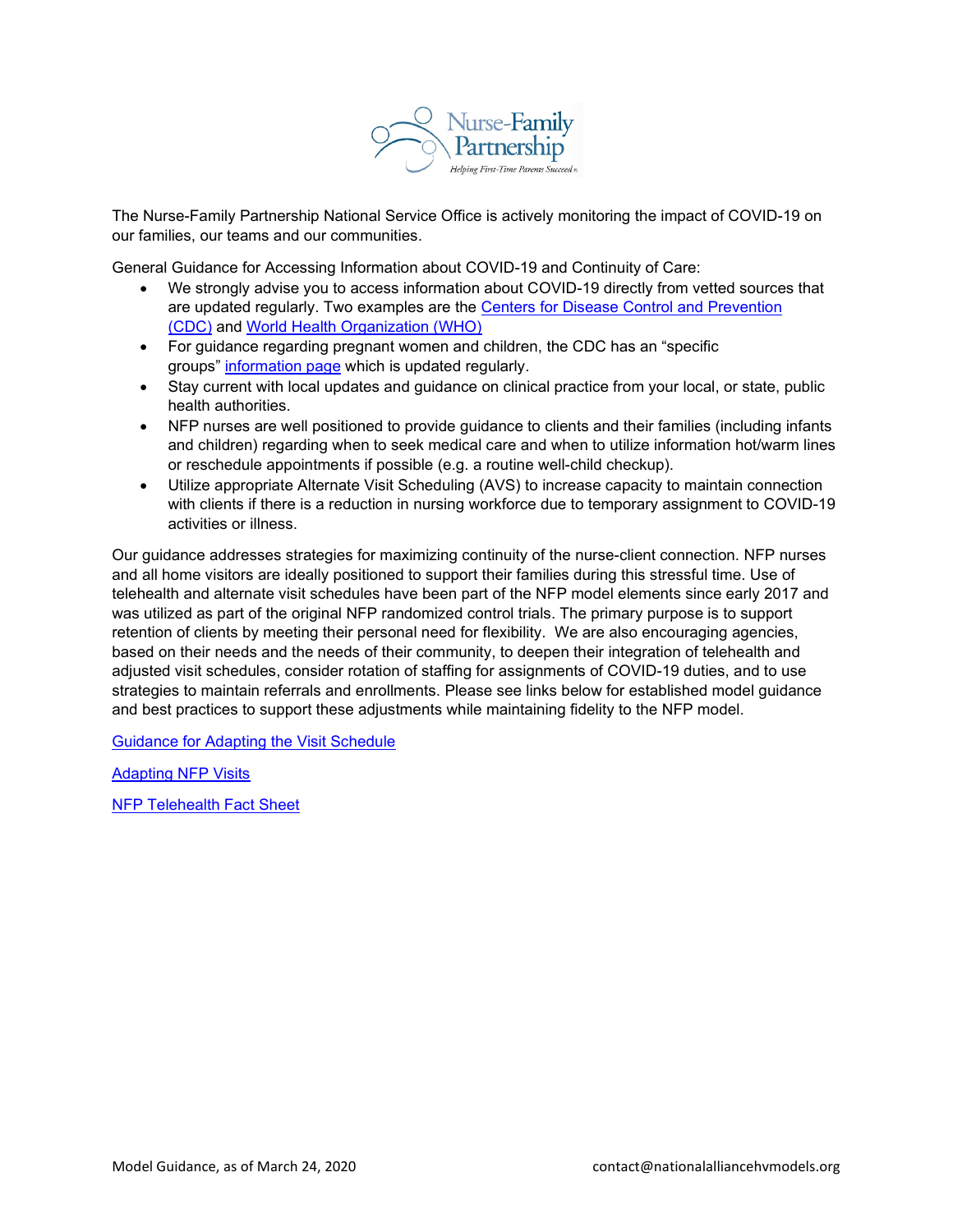# **ParentChild+**

# **Starting Virtual Visits**

Many sites have already begun virtual visits. We will be sharing our first round of "best practices", which sites have been helping us build.

#### **What Should Virtual Visits Look Like?**

Please note we all understand that any virtual visit will and should look very different from typical ParentChild+ home visits, but we also know that in this time of crisis we will need to do lots of things differently. Because of the traumas and challenges families are currently experiencing, these virtual visits may look even more different, focusing much more on listening, being a source of support, and connecting families to resources and referrals. These visits can be conducted on FaceTime, WhatsApp, Zoom, or by phone if that is the only technology available (we are in the process of polling all sites about site staffs' tech access from home and tech and access issues for families). Visits may, but do not need to, involve a new VISM (see note below), and they may (but do not have to) occur at the times of the families' previously scheduled in-person visits. They should take place twice a week if possible, and sites should also provide for other ways for families to reach them during the week as needs arise.

## **Program Cycles and Virtual Visits**

We know there are many technical questions that will arise as we move forward and we are here to work those out with you, your agency, and your funders. There will be no single answer to many of these questions, including will these visits supplement a family's full 92 visits or replace them, how will assessments be conducted if a family is finishing the program, etc. To start with, we very much hope that these virtual visits will be viewed as supplemental visits in a time of crisis and that we will all be able to work with funders to give families, who can access them, their full complement of in-person visits post-crisis. But we also fully understand that this may not always be possible due to fiscal reasons, staffing circumstances, because some families are almost finished with the program, because families may be aging out of the program/moving on to pre-k, and for a host of other reasons, this may not always be possible.

#### **Do Virtual Visits Require New VISM?**

The virtual visits will not require new VISM. There are so many things that can be done in these visits through conversations, songs, games, and using VISM already in the home – lots of ideas to come!

#### **How Should These Visits be Tracked?**

At this time we would like you to use the new Family Check-in form created to track contacts in this crisis, rather than the standard Home Session Record. These virtual visits are not typical visits and we think the check-in form is a better record of what will be discussed/happening in these visits, particularly the critical conversations about and referrals for the unique needs this situation has presented. We will be providing an updated version of the form that will ask if you have been able to give families any VISM, as we know some sites have been able to deliver them, and what other items you have been providing families, such as food, diapers, and household supplies.

#### **Moving Forward**

We are here to work through all contingencies with you - finding creative ways to continue working with families through virtual visits now; designing plans for transitions between this year and next year to get as close to the full number of in-person visits as possible within budgets; creative scheduling; year-round operations; and adjustments in the numbers of families with whom you work.

#### **Our Immigrant Families**

We are particularly concerned about reports on how the pandemic is impacting immigrant families and families with home languages other than English, specifically their fear of accessing medical care and other essential services. We are also hearing about immigrant families experiencing racism and discrimination specific to coronavirus. We are consulting with our immigrant advocacy partners and will develop additional